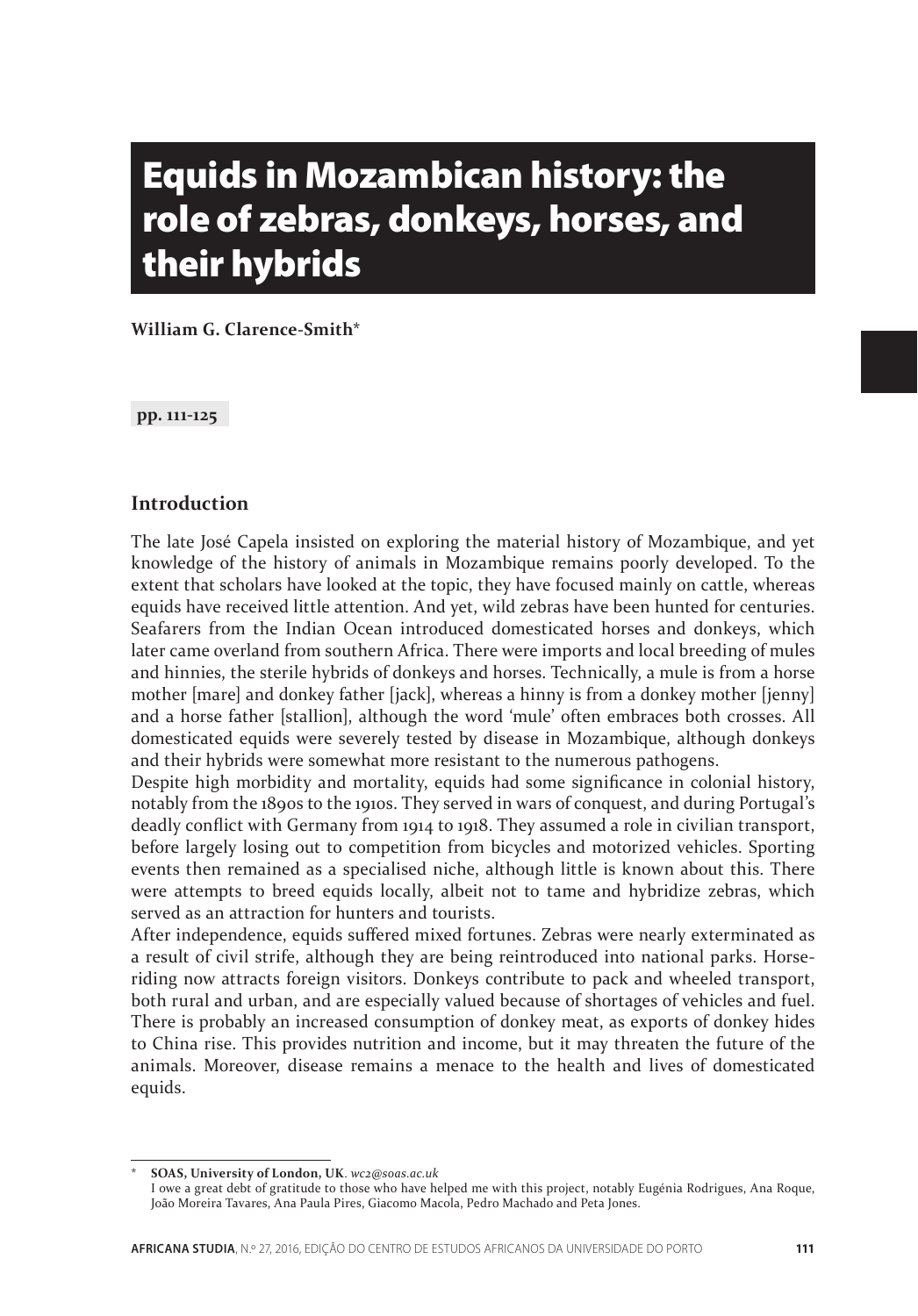#### **Zebras and domesticated equids: differential resistance to disease**

*Equus quagga*, the Plains species of zebras, evolved some 100,000 to 300,000 years ago in Eastern and Southern Africa. In the region that is today Mozambique, the Crawshay subspecies lived north of the Zambezi, while the Selous sub-species ranged to the south (Anon., 2009). The main cause of limitations on zebra numbers were predators, both human and animal. African hunters developed a wide range of techniques to kill game animals, for meat, for hides and other products, and as a social and political ritual (MacKenzie, 1988: ch. 3). Lions were also especially fond of zebra flesh (Selous, 1903: 194).

The great natural advantage of zebras is their resistance to insect-borne diseases. Indeed, their stripes may discourage insects from biting them (Caro, 2016). In contrast, domesticated equids are extremely vulnerable to these pathogens. Moreover, zebras act as reservoirs for the viruses of African Horse Sickness, which are spread by Culicoides midges, as well as the parasites that cause equine piroplasmosis or babesiosis, which are passed on by blood-sucking ticks. A wide range of game animals carry the parasites that cause trypanosomiasis, or *nagana*, which are transmitted by blood-sucking tsetse flies, and are fatal to domesticated mammals (Mitchell, 2017). Furthermore, zebras seem to be unaffected by toxic plants that kill other equids when ingested (Brown, 2008). Donkeys have a greater resistance to all these maladies than horses, with mules somewhere in between, although the extent of any real immunity is hotly debated (Fielding and Krause, 1998: ch. 5).

Donkeys spread overland from the Horn of Africa, reaching the region that is now Tanzania by the first millennium BCE. However, they did not extend to what is today Mozambique by that route, as their advance stopped in the Nyamwezi lands of modern central Tanzania. Susceptibility to disease probably explains why they did not follow cattle, sheep and goats any further into Southern Africa (Mitchell, 2017).

It was therefore from the Indian Ocean that Mozambique initially received domesticated equids. By the nineteenth century, horses, donkeys and mules arrived fairly regularly in dhows in coastal zones of East Africa, albeit on a small scale. The animals originated in the Horn of Africa, the Gulf, and Northwestern India (Guillain, 1856-57: III, 306, 328, 350-1; Burton, 1859: 393-4; Nicholls 1971: 352).

The Dutch, soon after their settlement at the Cape of Good Hope in 1652, introduced horses from Europe and donkeys from the Cape Verde Islands, and bred mules by hybridizing the two animals. Domesticated equids then gradually spread north and east along highlands and drylands, although African Horse Sickness proved to be a major barrier (Swart, 2010: 21-31, 69; Andreas, 2016). The Great Trek of the Boers in the early 1830s, away from Britishruled areas, accelerated the movement inland.

#### **Horses in early modern Mozambique**

After the Portuguese had settled on the southeastern coast of Africa, they sought to conquer the fabled gold mines, and rumoured silver mines, of the Mwene Mutapa on the Zimbabwean Plateau. For his great expedition of 1571-75, Francisco Barreto commandeered a few animals locally in the region of Mozambique Island. He then received 25 to 30 horses from India in Sena, which were of varying quality. The Portuguese accused local Muslims of poisoning a number of these animals, and inflicted savage reprisals. However, the symptoms described for the death of one animal, namely yellow matter issuing from the beast's mouth, suggest that it died of African Horse Sickness. The Portuguese rode horses in the campaign, and employed them for reconnaissance and charges, whereas they transported their artillery by water or ox-carts (CEHU, 1962-1989: VIII, 284-96, 370-2, 378,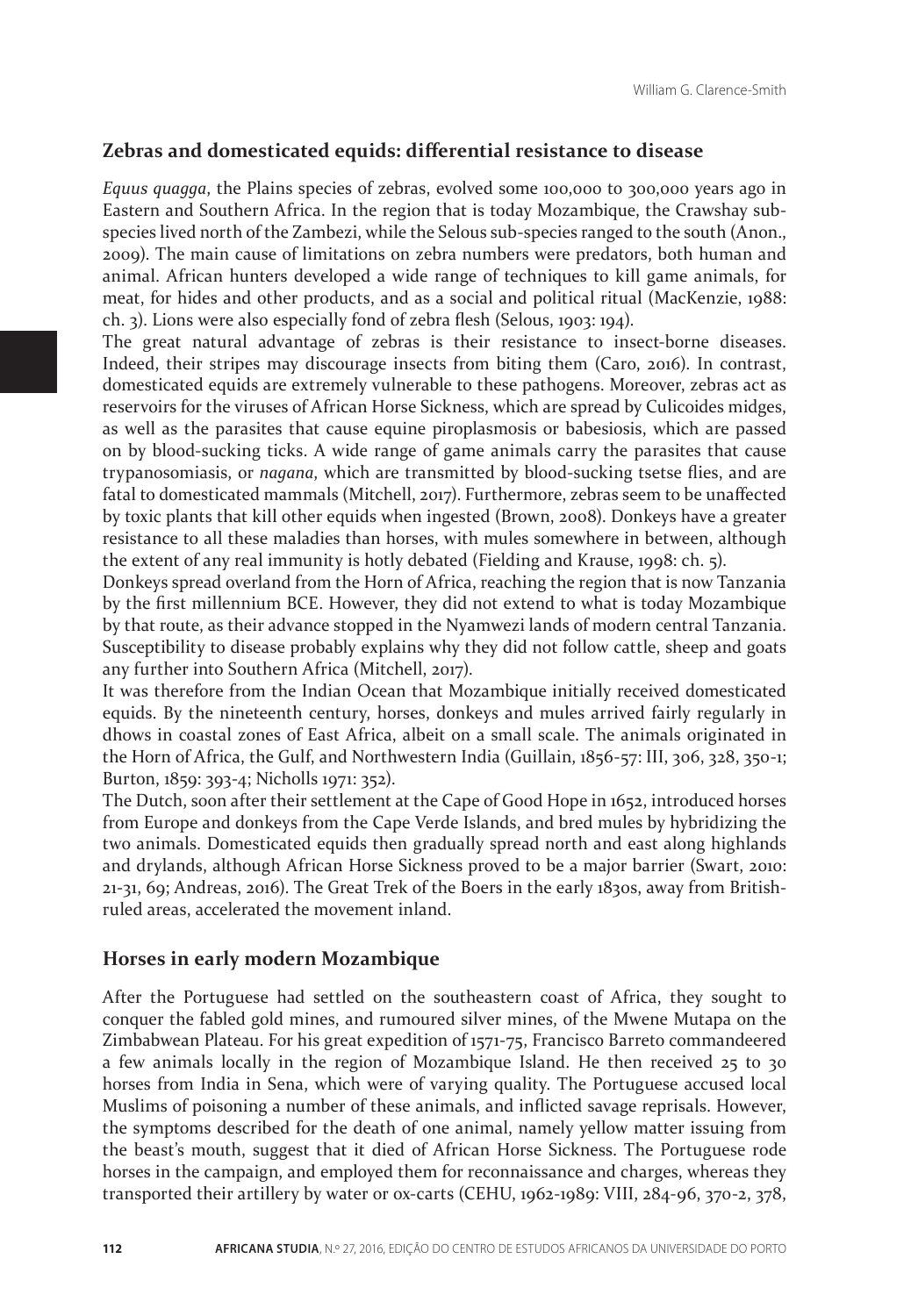398, 404, 408, 410, 412). All the original animals had died by the time that the expedition ended (Newitt, 2002: 75).

Later Portuguese plans to conquer the gold mines mentioned horses, but there is no clear evidence that they were ever actually employed again in any military operations. In 1585, a report estimated that 2,000 men and 200 horses would be necessary to seize the lands of the Mwene Mutapa. A similar project, in 1614, made no mention of animals, though they may have been subsumed in the calculation of general costs (CEHU, 1962-1989: VIII, 528; IX, 376-8).

Horses became more important for Portuguese diplomatic initiatives directed to the Mwene Mutapa, albeit with no greater visible success. Around 1614, Diogo de Simões, knowing that the ruler had earlier fruitlessly asked Estêvão de Ataíde for a horse, bought one from a Sena trader. However, the Mwene Mutapa sent a message not to send the animal immediately, as the land was very dry, and it seems that the animal was never despatched (Boccaro, 1876: II, 587-8). In 1621, the Mwene Mutapa again requested the gift of a horse, and the Portuguese authorities in Hormuz or Goa were told to send a pair of them to Mozambique, with appropriate trappings. The king then repeated this order in 1624 (Theal, 1898-1903: IV, pp. 183, 187). In the event, it seems that no horse was ever delivered to a Mwene Mutapa, and that the animals did not become established on the Zimbabwean Plateau till the late nineteenth century (Randles, 1975: 75).

Importing and breeding horses for the defence of the Portuguese colony proved no more viable. In 1635, the king ordered that 200 mares and some stallions be distributed to settlers, for their security and for that of the mines, although he opined that local oxen would be adequate to transport artillery pieces (Theal, 1898-1903: IV, 248-9). Suggestions of imports of military horses, from India or Arabia, continued to be made in the eighteenth century, with the argument that Africans would be terrified of the beasts. Some writers thought that horses could easily be bred locally, whereas others were more prudent in their evaluations (Rodrigues, 2017). The Captain General of Mozambique in 1802 called for 'two pieces of field artillery' for the flat lands of Zambezia, presumably to be drawn by horses or mules, although his advice went unheeded (Lima and Bordalo, 1844-1862: IV, 34).

In the mid-nineteenth century, little had changed in Zambezia. The Portuguese employed light artillery against local *aringa*, stockades of living trees, during the Zambezi Wars of 1840 to 1869, but it is unclear how they moved their guns (Newitt, 1995: 315). The Junta Geral da Província de Moçambique inquired into introducing horse breeding in 1856. Francisco Bordalo applauded this initiative, and argued for a cavalry force of some 50 men in Zambezia, with horses imported from Arabia and pastured in Sena (Lima and Bordalo, 1844-1862: IV, 94, 139).

Nevertheless, new sources of horses emerged in the first half of the nineteenth century. Initially, the extension of the Atlantic slave trade to Mozambique led to occasional imports of horses from Brazil. A few of these animals were thus found in Quelimane in 1823 (Boteler, 1835: I, 247). In 1858, the governor of Tete ordered that a horse be sent to him from Quelimane, although it died of trypanosomiasis before it could reach him (Livingstone, 1865: 41). Boer settlers, in what became the Transvaal, also brought horses overland, with the Portuguese of Lourenço Marques remarking on the fine horses of the Boers in 1844 (Jackson Haight, 1967: 315).

## **Zebras, donkeys, and mules in early modern Mozambique**

Portuguese commentators were fascinated by zebras, which were unfamiliar wild cousins of domesticated equids. However, they sometimes created confusion by describing them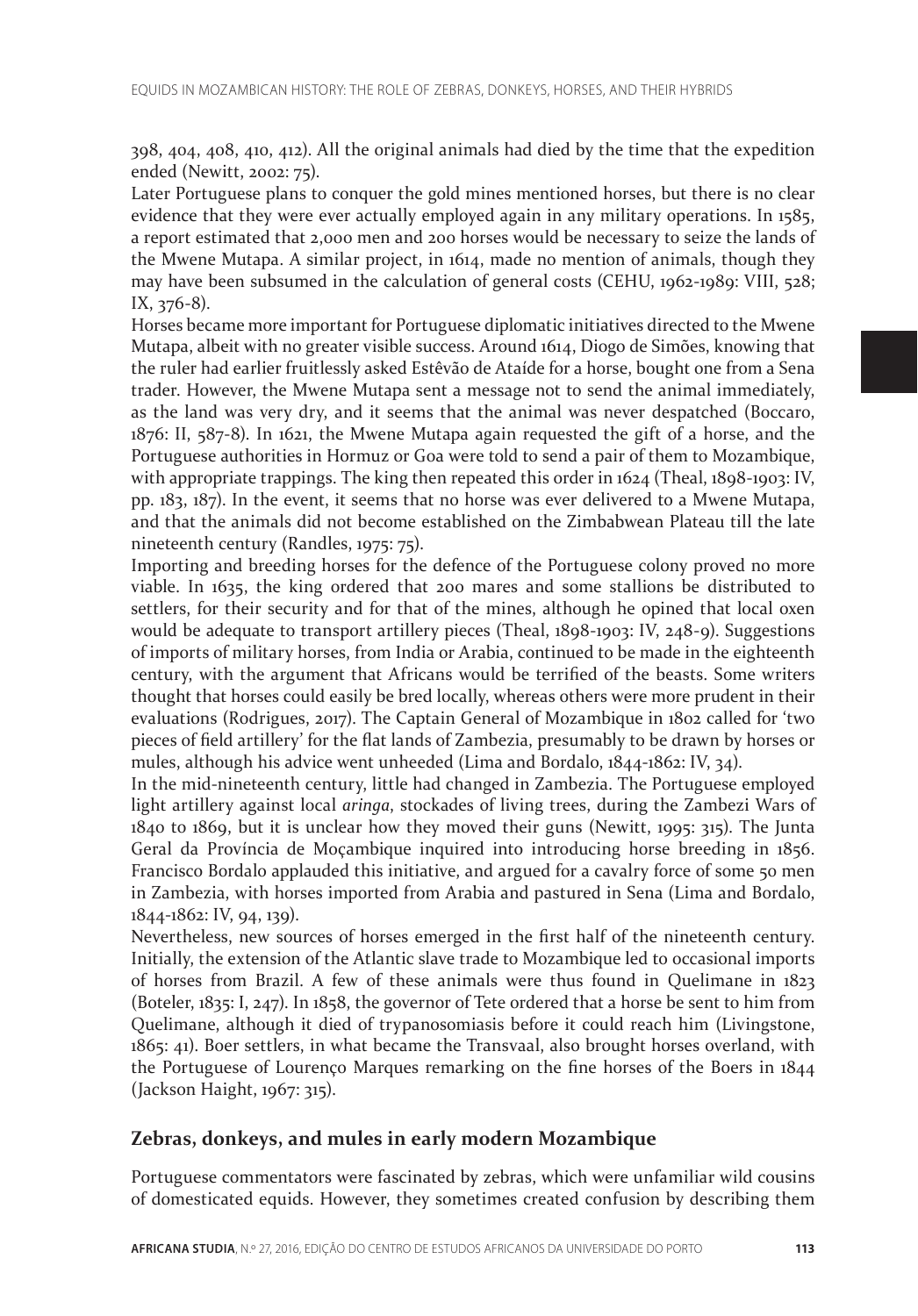as donkeys or mules. As it became clear that zebras were a different species, opinions were divided as to whether they could be tamed or not, although no Portuguese attempts to do so have been recorded. There were also the mysterious *miruns*, described as grey wild asses that Africans loved to eat (Mártires, 1823, 99; Botelho, 1835: 254). The *mirun*, also spelled *miru*, *meru*, or *merum*, may have been the animal known as the quagga to the Dutch, although this now extinct equid is not thought to have extended as far north and east as this.

Donkeys and mules fared slightly better than horses in early modern Mozambique. Barreto commandeered donkeys in the north for his ill-fated campaign up the Zambezi, as well as camels, which were seemingly brought from Arabia. Among the equids arriving from India, there was at least one *macho*, translated as 'mule' but possibly a hinny, which soon died (CEHU, 1962-1989: VIII, 264, 370-1). Donkeys carried water-bags on the Portuguese expedition, whereas camels transported heavy goods (Theal, 1907-1910: I, 322).

Good donkeys were bred in the north by 1809, when Henry Salt reported on large white animals that were raised on the Mossuril Coast, opposite Mozambique Island. They were employed locally for pack transport over short distances. A few of these fine animals were sent to Brazil as gifts (Salt, 1816: 34-5, 73). Often called 'Muscat asses', as they were originally imported via the port of Masqat in Oman, this breed originated in al-Ahsa or Bahrayn, on the Arabian side of the Gulf (Clarence-Smith, forthcoming). Frei Bartolomeu dos Mártires further remarked on half a dozen nondescript donkeys, belonging to individual settlers, which foraged in the streets of the capital in 1822 (Rodrigues, 2014: 26; Mártires, 1823: 4-5).

Donkeys became established in central Mozambique, but apparently not in the far south. Reports of 1758-1762 noted their presence in the Rios de Sena in 1758 (Ellert, 1993: 138-9). Tonga oral traditions, of uncertain date, record that the Chikunda, the military slaves of the Portuguese, employed some pack donkeys, together with porters, to trade in ivory away from the Zambezi (Matthews, 1976: 197, 513). Thomas Boteler commented on the large size of the 'asses' that he saw in Quelimane in  $1823$  (Boteler,  $1835$ : I,  $247$ ). In the far south of the colony, however, there were said to be neither donkeys nor horses in 1835 (Botelho, 1835: 74).

A trader's donkey attained unexpected diplomatic celebrity, as a result of António Cândido Pedroso Gamitto's trip to the Central African kingdom of Kazembe in 1831-32. Accompanying the expedition as it left Tete was a Portuguese merchant riding on a donkey, although porters carried his trade goods. When the trader died, Gamitto took over his mount, although he complained that the animal was poorly equipped, and was averse to crossing marshy ground. On reaching Kazembe, Gamitto seized the opportunity to impress the king and his court by riding the animal, dressed in his full uniform (Gamitto,  $1854: 8$ ,  $162$ ,  $233-4$ ,  $383$ ). This incident shows that Simoni's assertion that nobody rode donkeys in the colony, because there were Africans to carry them in litters or hammocks, was something of an exaggeration (Simoni, 1821).

David Livingstone provided further evidence for donkeys and mules. In 1856, he noted that a trader of Tete employed donkeys to power a rudimentary groundnut mill (Livingstone, 1857: 645). Three years later, he borrowed two donkeys in Tete to travel to the Upper Zambezi. In 1863, he had a 'mule-cart' to travel up the River Shire, possibly with mules imported from South Africa (Livingstone, 1865: 183, 207, 335, 426, 464). For his final expedition, he brought two mules and four donkeys from Zanzibar, as pack animals. However, they all succumbed to trypanosomiasis as he went up the Rovuma valley (Livingstone, 1874: I, 9, 15-16, 23, 29-30, 34-6, 42, 61, 68, 75).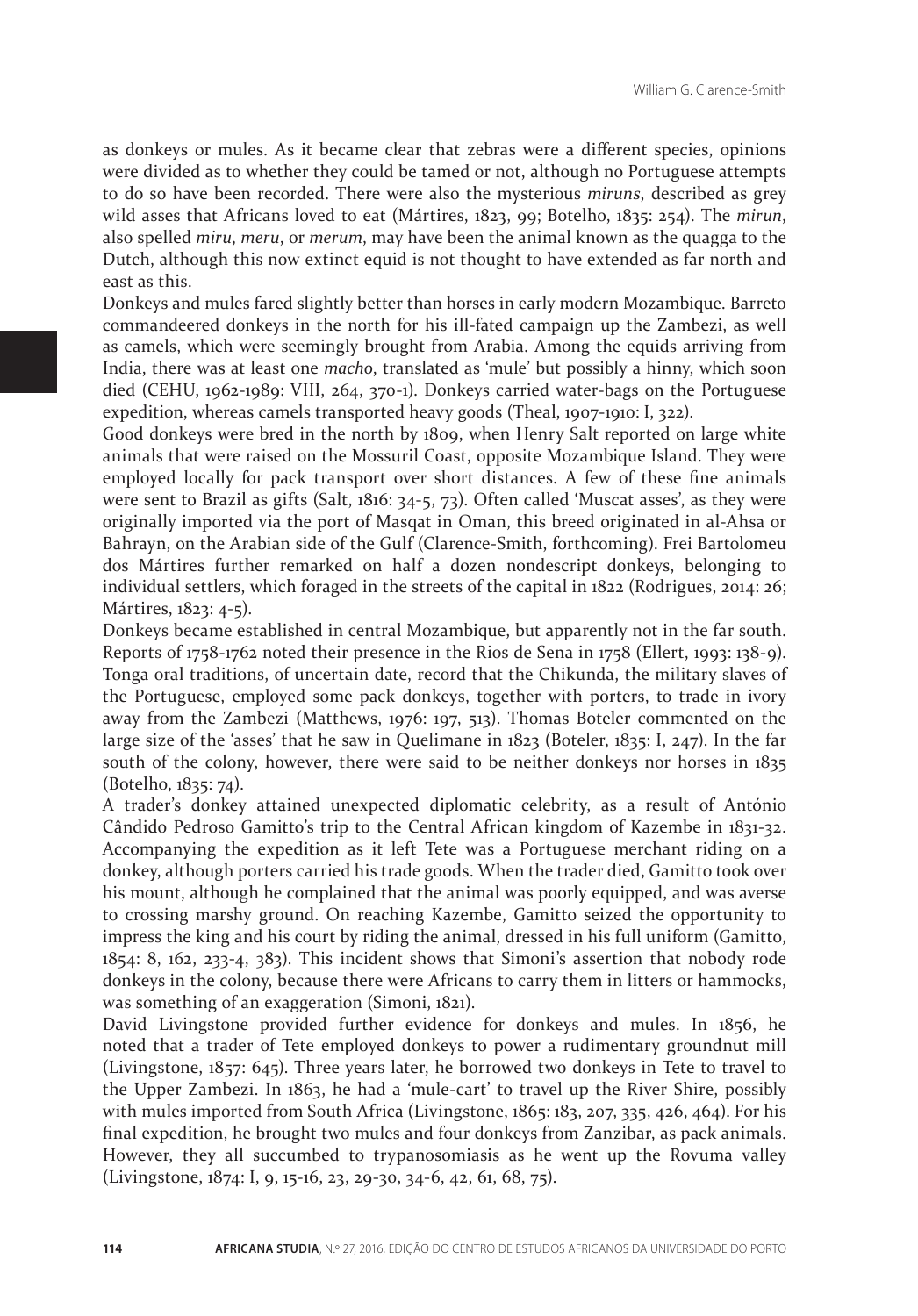## **Modern wars of conquest, 1894-1914**

In the late nineteenth century, Europeans developed a novel optimism that they could overcome the diseases of animals, which had for so long hampered their penetration of Africa. The discoveries of Pasteur, Koch, and other scientists heralded a new era. Veterinary medicine did not fully live up to this promise, as parasites and viruses proved much more difficult to suppress than bacteria, but it became somewhat easier to keep equids alive in Africa (Brown, 2008: 33-5). The development of veterinary services in Mozambique may have had a positive impact in the colony, although it is hard to judge (Mendes, 2006).

Some equids were locally procured for military purposes in Mozambique, but South Africa emerged as a major new source. Horses, mules, and donkeys regularly came over the land frontier with the Transvaal (Andrade, 1907-1910: I, Appendices, 18). Horses, and more especially mules, also came episodically by sea from Durban (Coutinho, 1904: 84). Many mules in South Africa were in turn imported from the Río de la Plata area of South America (Tegetmeier and Sutherland, 1895: 56). Equids were also sent with military expeditions from Lisbon, which became more numerous as the 'Scramble for Africa' took off.

The Portuguese began to employ equids for wars of colonial conquest in a serious way from 1894, when they faced a major military threat to the rapidly expanding city of Lourenço Marques [Maputo] from King Ngungunyane of Gaza. However, neither animals nor carts accompanied the metropolitan expedition, which left Lisbon on the 15th October 1894 (Pélissier, 1984: II, 590, 594). Presumably, the soldiers were expecting to procure the means of transport locally in Mozambique.

Joaquim Mouzinho de Albuquerque, who arrived in 1895, was a cavalry officer from a noble family, and a lover of horses. He led a small force of mounted men in the operations of 1895 against Gaza, initially disposing of 121 horses and mules. The four mountain-guns and two machine-guns of the expedition were transported by equids. However, horses and mules died so fast that Mouzinho de Albuquerque was on foot when he famously captured King Ngungunyane at Chaimite. Portuguese artillery was paralysed, and Boer ox-wagons had to be procured for logistics. Ironically, Ngungunyane was riding a cart pulled by mules as he retreated, and it may be that his mules were better acclimatised than those of his foes (Pélissier, 1984: II, 595, 603-7, 614-17).

Despite this inauspicious start, the Portuguese became somewhat more effective at keeping their equids alive, albeit with marginal effects on their military efforts. Mouzinho de Albuquerque conducted minor operations in the Maputo area in 1896 on horseback, making up for his frustration the year before (Pélissier, 1984: II, 625-6). In 1897, there were plans to deploy 200 Europeans and 50 horses for a campaign against Maganja da Costa, in Zambezia (Capela 1988: 17). However, no equids were mentioned in the actual operations in the following year (Pélissier, 1984: II, 475-6) .

Mouzinho de Albuquerque's campaign against the Namarrais in the area opposite Mozambique Island, in 1896, is harder to interpret. He was lucky to be able to retreat out of an ambush, twice wounded but alive, and it may have been a cavalry charge by the 68 horses in the Portuguese column that avoided an even more spectacular defeat for the Portuguese (Pélissier, 1984: I, 197). Local Africans have a tradition that they ate the horse of the vanquished commander (Cahen, 2017). Horses continued to be part of Portuguese forces in the north after this defeat, but on a reduced scale (Pélissier, 1984: I, 197, 203, 207). Although Mouzinho de Albuquerque had quite limited success in deploying equids of war in Mozambique, colonial apologists later employed the iconography of the horse to the full. Salazarist ideologues turned Mouzinho de Albuquerque into an exemplary colonial figure (Rodrigues, 1956). An enormous equestrian statue of the hero was erected in a prominent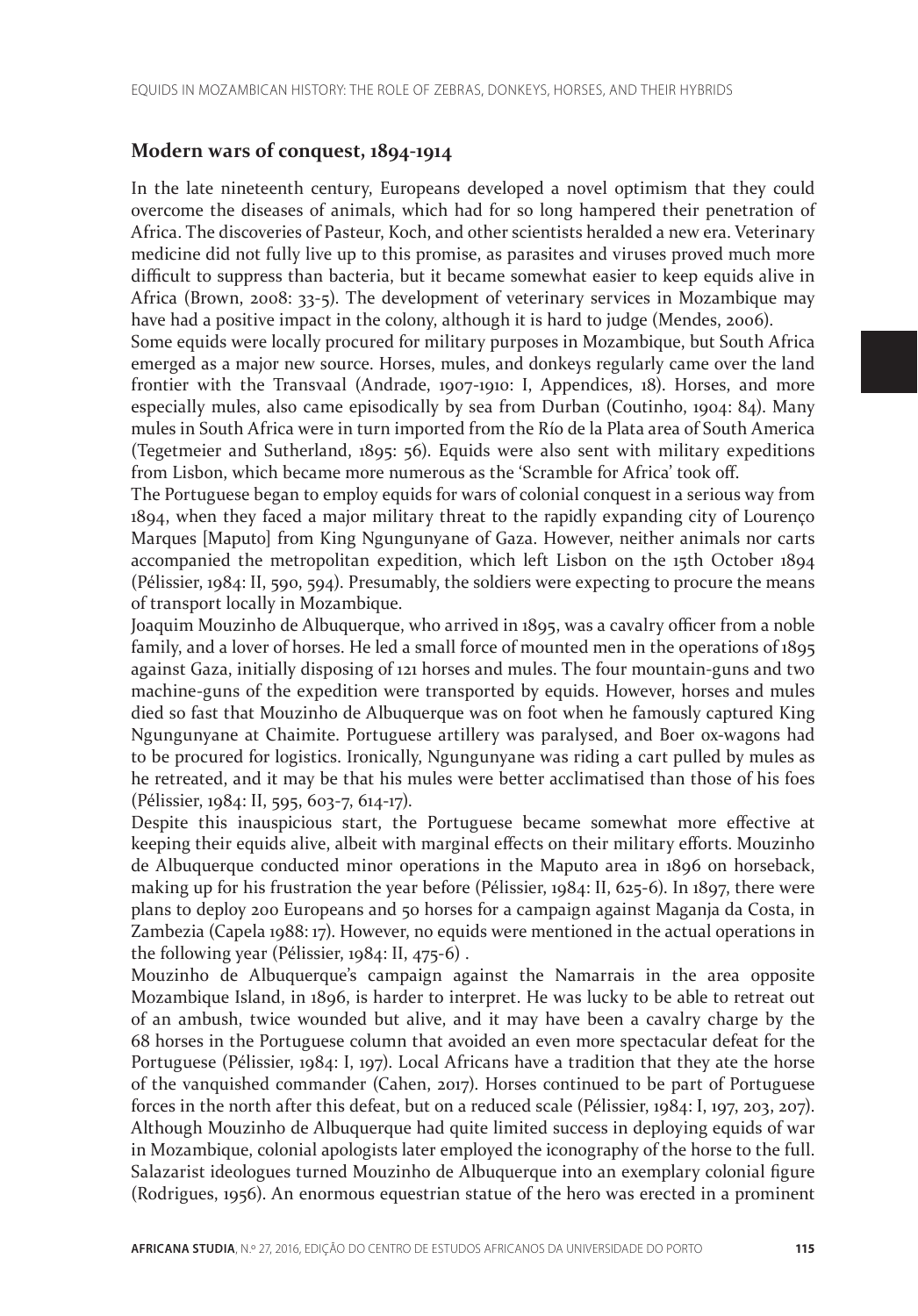position in the square named after him in Lourenço Marques, in front of the city hall, and it was embellished with bas-reliefs of cavalry charges on the plinth (Anon, 2015).

In 1902, the African state of Barué, in central Mozambique, witnessed the most significant Portuguese military expedition between 1895 and 1914. José de Azevedo Coutinho, Governor of Zambezia, had an unusually large contingent of artillery, consisting of nine pieces, two mortars, and a Maxim gun, but René Pélissier does not explain how the guns were transported. He notes a cavalry charge with lances in the crucial battle of the campaign, but says nothing about the mounts (Pélissier, 1984: II, 488-502).

For this unusually successful operation, Coutinho procured a small but serviceable contingent of equids. There were 34 horses, mainly for the cavalry, 58 mules, mainly for the artillery, and 11 donkeys, mainly for logistics, although porters were far more significant in this regard. Mounted men were armed with lances, swords and carbines, and some rode mules. Horses were partly bought in Durban, and partly obtained locally, while mules were nearly all purchased in Durban. The quality of these animals was good, and having geldings, rather than stallions, avoided problems with mares. Few losses were recorded among the equids, possibly reflecting cold winter weather and altitude (Coutinho, 1904: 601, 65-8, 84, 352-9, and Tables after 385).

## **Equids in the First World War and its aftermath**

The outbreak of the First World War in Europe led to an immediate increase in military activity in Mozambique. Even though Germany only declared war on Portugal on the 9th of March 1916, the northern frontier was tense from August 1914, and armed clashes occurred (Pires, 2017).

Around 2 000 horses and mules were probably sent to the front in northern Mozambique during the war, although there are discrepancies and uncertainties in the figures. Pack saddles, Alentejo carts, harnesses, and forage for equids were also dispatched from Lisbon. A decree of the  $21^{st}$  August 1914 authorised the first expedition, made up of 1 527 men and 322 *solípedes*, that is horses and mules combined. A second wave, leaving in October 1915, brought 1 543 men, but no animals. After the formal declaration of war in March 1916, a set of ships left Lisbon between May and July, carrying 4 642 men and 1 378 *solípedes*. The animals left on two separate ships, on the 3rd and 8th of July. By this time, equids were becoming scarce in Portugal, and many had to be acquired from Spain, with some difficulty. In addition, several hundred were purchased in South Africa, but again with difficulty, as General Jan Smuts had requisitioned 11 000 for his own army. The fourth expedition, departing between January and July 1917, consisted of 4 509 men, but apparently brought no equids. Forty lorries were obtained in 1916, from Italy and the United States, possibly in response to reports of high equine losses (Barbosa, 1917-1918: 841-2, 21-5, 107-8, 129-31). General Ferreira Gil gave a lower number of 945 *solípedes*, with 159 carts, for the 1916 expedition (Gil, 1919: 334).

Equids sent to northern Mozambique lacked immunity to local diseases, and died quickly and in large numbers. Indeed, the average life-span of these animals in Africa was estimated to be only four months (Pires, 2014). Tsetse-borne trypanosomes were particularly bad in the Rovuma Valley, as David Livingstone had discovered decades earlier (Gil, 1919: 342). Death rates of equids in the British expeditionary forces in East Africa were equally high. Of the 88 000 horses, mules and donkeys, which were sent from South Africa in January 1916, only 3 000 were left alive in October of that year, chiefly due to the ravages of trypanosomiasis and African Horse Sickness (Tylden, 1980: 63).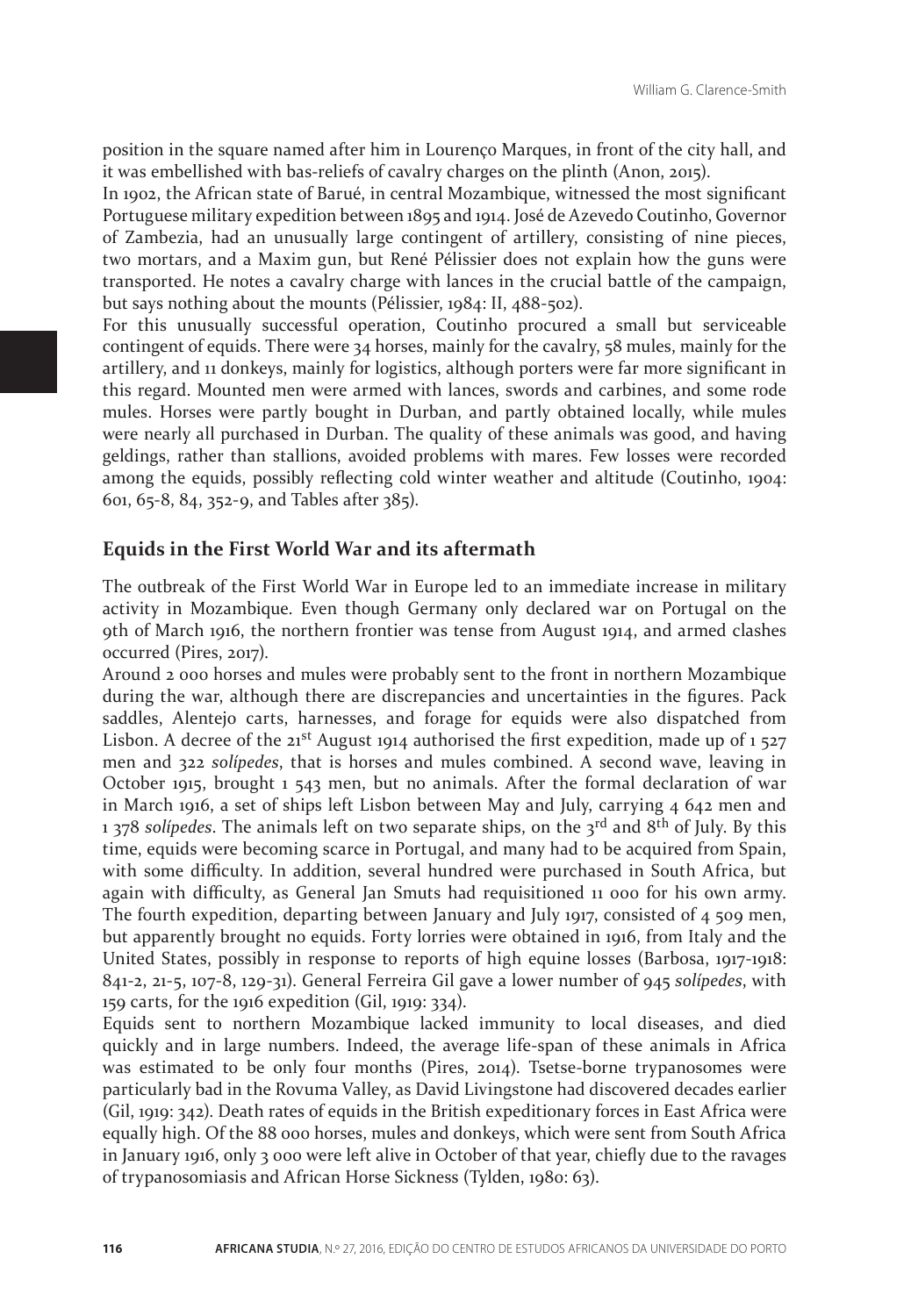In addition to high losses from disease, the Germans captured equids from the Portuguese, killed some in battle, and caused others to flee into the bush (Costa, 1932: 50, 53-4, 60, 135, 143, 145, 159, 176, 180-1; Paice, 2007: 273). In the last phase of the war, the Germans were mainly interested in eating the equids that they took from their enemies (Lettow-Vorbeck, 1920: 232; Paice, 2007: 338).

Horses were mainly destined for cavalry squadrons, but the Portuguese were at times unable to make use of this arm, for lack of mounts (Pires 2014). When General Gil arrived with the second expedition in early July 1916, he discovered that the remaining troopers of a cavalry squadron, which had come out the previous year, were stuck in Porto Amélia without any horses. Only with the arrival of horses from South Africa, procured through the intervention of the Governor of Mozambique, was the squadron able to take part in the invasion of German East Africa in September of that year, in which the cavalry provided vital reconnaissance services (Gil, 1919: 336, 343, 348). When the Portuguese took the German fort of Newala [Nevala] in late October 1916, they were able to send a force of some 30 horsemen to pursue the retreating Germans. However, the Portuguese lost these horses, together with some mules, when they were in turn obliged to withdraw from the fort in the dead of night, for lack of water (Costa, 1932: 52; Lettow-Vorbeck, 1920: 232, 273). Horses were also issued to officers in infantry units. This is portrayed in a number of photographs from this period (Gil, 1919: 338-339, 342-343; Anon, 2008; Anon, 2014). However, it is unclear how many horses were attributed to this service, and whether infantry officers also rode mules. On the German side, mules and hinnies were commonly the mounts of mounted volunteers (Inhülsen, 1941: 11-12).

Mules were mainly designated for transporting Portuguese mountain-guns and machineguns. Equipment and munitions were in short supply, hampering the effectiveness of the artillery. More seriously, animals had been hastily selected just before departure, and were not given time to acclimatise in Africa. They soon died of trypanosomiasis and African Horse Sickness (Machado, 2011). By the end of 1917, Portuguese artillery forces found themselves virtually paralysed by a shortage of animals. The 5th battery of mountainguns had only 11 mules left, which was insufficient to carry two dismantled guns. The battery was also short of harness and other equipment (Pires, 2014).

Insufficient general means of transport was one of the causes of Portugal's poor performance in military operations in East Africa (Paice, 2007: 269). To be sure, logistics depended mainly on tens of thousands of sullen and resentful African porters (Pélissier, 1984: II, 684). Nevertheless, mules were expected to transport munitions, tools, and sanitary equipment (Barbosa, 1917-1918: 841-2). Photographs of the period depict mule carts, probably loaded with artillery shells, as well as wagons, which appear to have been drawn by either oxen or mules (Gil, 1919: 338-339, 342-343; Anon, 2008; Anon, 2014). Lorries also began to be employed towards the end of 1916, but the atrocious state of roads made it difficult to deploy them effectively (Gil, 1919: 349). Overall, the contribution of animals to Portuguese logistics remains unclear, as well as the impact of their high morbidity and mortality.

The First World War marked both the peak in Portuguese recourse to war equids, and the beginnings of rapid decline. The stupendous death rates of imported animals, together with the arrival of significant numbers of lorries and cars, speeded up an incipient transition to motorized vehicles. That said, there appears to have been some residual use of horses by the Portuguese armed forces in Mozambique, even as late as the liberation wars of the 1960s and early 1970s (Cruz, 2008).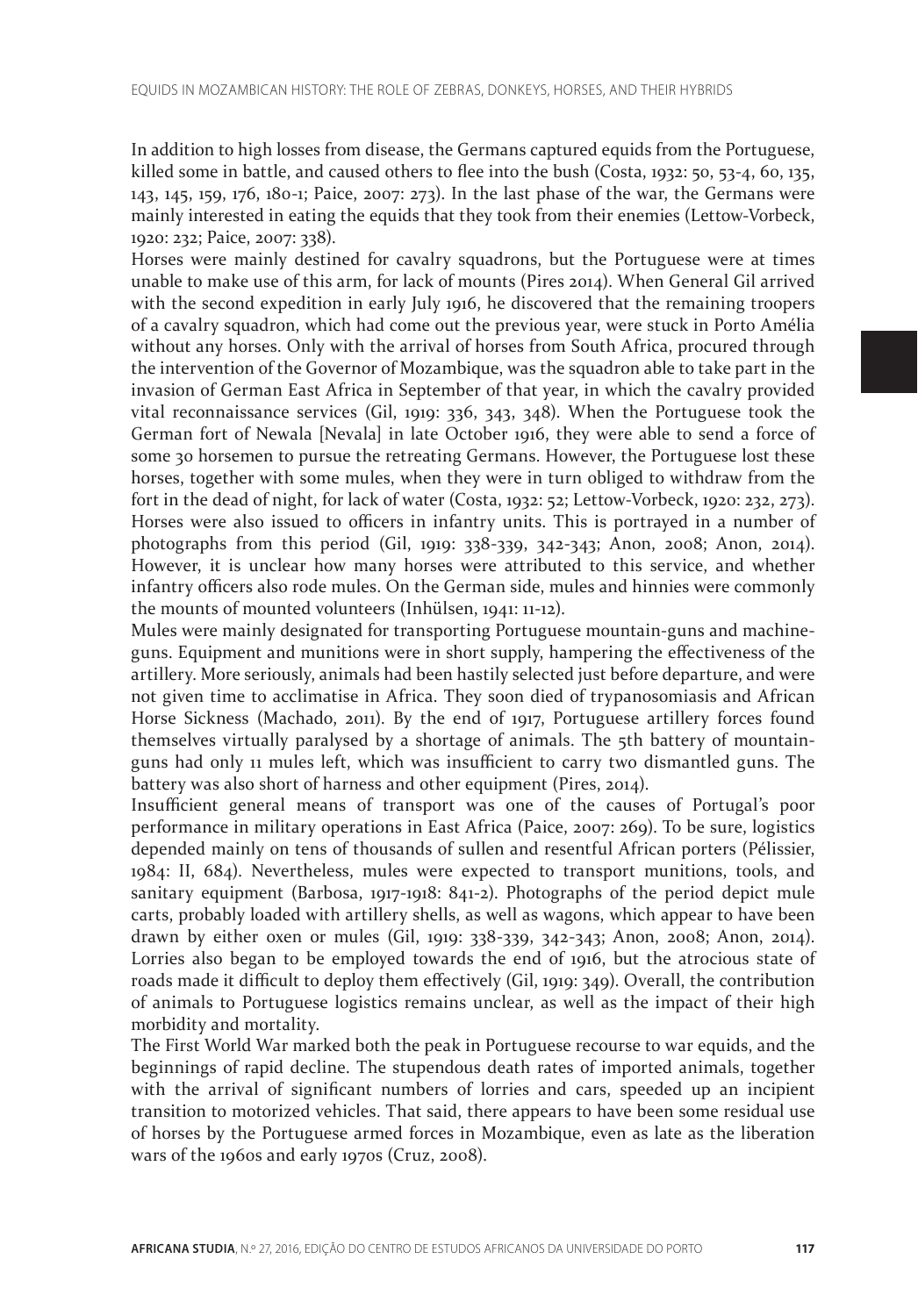#### **Equids in civilian employment from the late nineteenth century**

The story of civilian equids ran parallel to that of military ones. A brief intensification in the late nineteenth and early twentieth centuries was followed by decline, due to competition from bicycles, cars, lorries, and buses. The perpetual problem of disease made it especially hard for equids to compete, with both trypanosomiasis and African Horse Sickness continuing to kill many of them (Districto de Quelimane, 1909, 229-30; Districto de Inhambane, 1912: 139; Great Britain, 1920: 68). Donkeys were seen as most resistant to these maladies, followed by mules, with horses being especially vulnerable (Maugham, 1910: 222). Relative susceptibility to disease was reflected in scattered statistics, in which initial small numbers probably reflect the exclusion of most stock owned by Africans. In 1908, 800 donkeys, 712 mules, and 172 horses were recorded in the District of Lourenço Marques (Mendes, 2006: 6). For central Mozambique in 1920, the figures were 351 donkeys, 94 mules, and 57 horses (Companhia de Moçambique, 1890-1942: Report 1921, 27). Grillo's figures indicated the existence of nearly 78 000 donkeys across the whole colony in 1951, each one worth on average about half the price of an ox or a cow. About 50 000 donkeys were in the central provinces, 22 000 in the south, and only 6,000 in the north. There were about 500 other equids (Grillo, 1958: 32, 67-8). However, Boléo's figures for 1960 show a total of just over 12,000 donkeys, without any explanation for the discrepancy (Boléo, 1966: 117).

Access to horses was often an indication of wealth. The richest residents, especially those in towns, owned animals for riding, harnessing to carriages, or sporting events. This was especially marked in Lourenço Marques and Beira. Middle class urban people seem to have had recourse to horse-drawn urban cabs (Miranda 1902: 92-3; Anon., 2010).

The government made use of horses for the delimitation of the frontier between Mozambique and the Transvaal, together with mules and donkeys. Reports noted that horses that survived an infection with African Horse Sickness were known as 'salted horses'. In theory, they were protected from further attacks (Roque, 2017).

Mules, including hinnies, became more widespread in this period, partly in urban areas. Postcards of the early twentieth century show pairs of mules in harness in Lourenço Marques, hauling two-wheel carts or four-wheel wagons. In the 1920s, a mule was photographed with a cart, in front of the shop of one Aboobakar, probably a South Asian trader (Loureiro, 2001: 30, 32; Gama, 2006: 77).

Mules also spread for rural transport. Swiss missionaries in southern Mozambique seem to have been keen on mule power, perhaps due to their experiences in South Africa. One photograph portrays a mission cart drawn by two mules in southern Mozambique, in about 1900 (IMPA).

Foreign-owned chartered companies and Portuguese settlers similarly had recourse to mules in rural areas. O. W. Barrett, employed by the *Companhia de Moçambique*, travelled about 250 miles on mules in the 1900s, compared to some 125 miles in a hammock carried by porters, and around 1,000 miles by boat (Barrett, 1910: 821). Some individual Portuguese settlers preferred mules to other equids. Thus, Miguel Paes kept six mules, two horses, and two donkeys in the Inhambane region, in 1906-1907 (Districto de Inhambane, 1907: 89).

Donkeys were employed for menial tasks in cities. Around 1900, there were a series of municipal regulations concerning these tasks in Lourenço Marques, in terms of how the animals were to be used, where they should be housed, and so forth. For example, donkeys were employed to transport bodies to cemeteries, and to remove rubbish from the streets of the city (Roque, 2017).

The main sphere of action for donkeys was rural. The government employed them to carry packs in expeditions for the delimitation of frontiers. Exceptionally, when cattle died in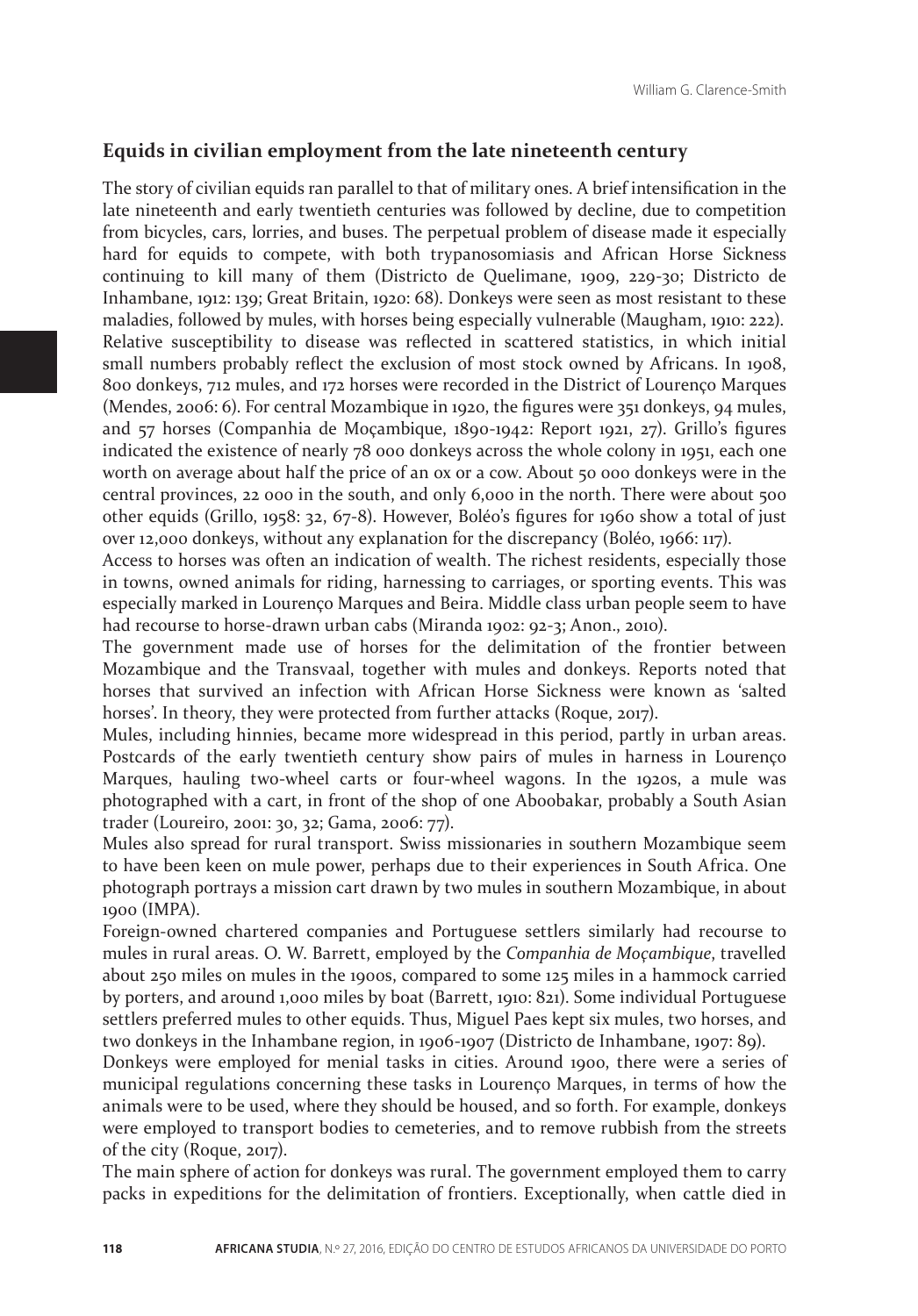vast numbers from the numerous bovine diseases that afflicted the region around 1900, donkeys would be substituted for oxen in pulling carts or wagons (Roque, 2017).

Chartered companies and settlers also made use of donkeys. In Macequece, Manica, close to the border with Rhodesia and in the lands of the Companhia de Moçambique, donkeys were hired out on a daily basis around 1900 (Miranda, 1902: 92). The Companhia da Zambézia owned 58 *burros* in 1908 (Companhia da Zambézia, 1909: 25). Such *burros* were employed for light work on estates, even though mules and hinnies were considered to be better for such tasks (Andrade, 1907-1910: IV, 255). In the District of Quelimane in 1909, Europeans owned 69 donkeys, but only eight mules and two horses (Districto de Quelimane, 1909, 230). There is an intriguing set of photographs on the internet of donkeys, both ridden by Europeans and carrying packs in caravan formation, which are said to have been taken in Mozambique in 1890-1891. They are hosted by Pinterest (https://www.pinterest.pt/ pin/431501208019289119/), and attributed to the Instituto de Investigação Científica Tropical of Lisbon, with an origin in the Arquivo Histórico Ultramarino. However, no further details are given.

Africans made considerable use of donkeys for transport, appreciating their cheapness and strength (Grillo, 1958: 68). In the far north of the colony, the Portuguese were seeking to replace African porters with donkeys in 1883. The authorities were thus 'introducing' these animals, apparently unaware of previous problems with disease (O'Neill, 2016: 319). Generally speaking, however, the Portuguese did not concern themselves much with encouraging the spread of humble *burros*.

## **Breeding and importing equids in the age of high colonialism**

During the brief heyday of colonial equids, roughly from the 1890s to the 1910s, there were renewed efforts at breeding these animals. However, imports from South Africa and British Central Africa did not cease (Andrade, 1907-1910: I, Appendices, 18; IV, 255). Indeed, horses were imported from as far away as Australia, perhaps for racing (Yarwood, 1989: 202).

The government played a small part in breeding. The authorities in Inhambane kept a horse for stud purposes in 1910-1911. The animal was shown in a photograph with a caption, but there was no comment in the text (Districto de Inhambane, 1911: op. 148). The same situation occurred in Quelimane in that year, with a photograph and caption, but no explanation in the text (Districto de Quelimane, 1911, op. 148). This may have been in response to a specific request for information from the central authorities.

Foreigners were probably more prominent in breeding, and they experimented with producing mules and hinnies. According to O. W. Barrett, the Companhia de Moçambique imported big white 'Muscat asses' from the Arabian Gulf in the 1900s for stud purposes. The company apparently achieved excellent results in the cool Manica highlands, bordering on Southern Rhodesia. Barrett further recommended that small Basuto or Timor stallions should be mated with the finest donkey jennies, so as to generate hinnies for estate work (Andrade, 1907-1910: IV, 255). The Swiss Protestant Mission also appears to have bred mules in Matutwini, in southern Mozambique (IMPA).

Zebras in colonial Mozambique served mainly for hunting and incipient tourism, without any obvious attempts at domesticating or hybridizing these animals. There were experiments of this kind in other parts of southern and eastern Africa, with the purpose of overcoming the problem of equine diseases. These trials enjoyed some successes, although they largely ceased with the spread of the internal combustion engine. Such experiments were known in Mozambique before the First World War, but were apparently not emulated there (Maugham, 1914: 98-100).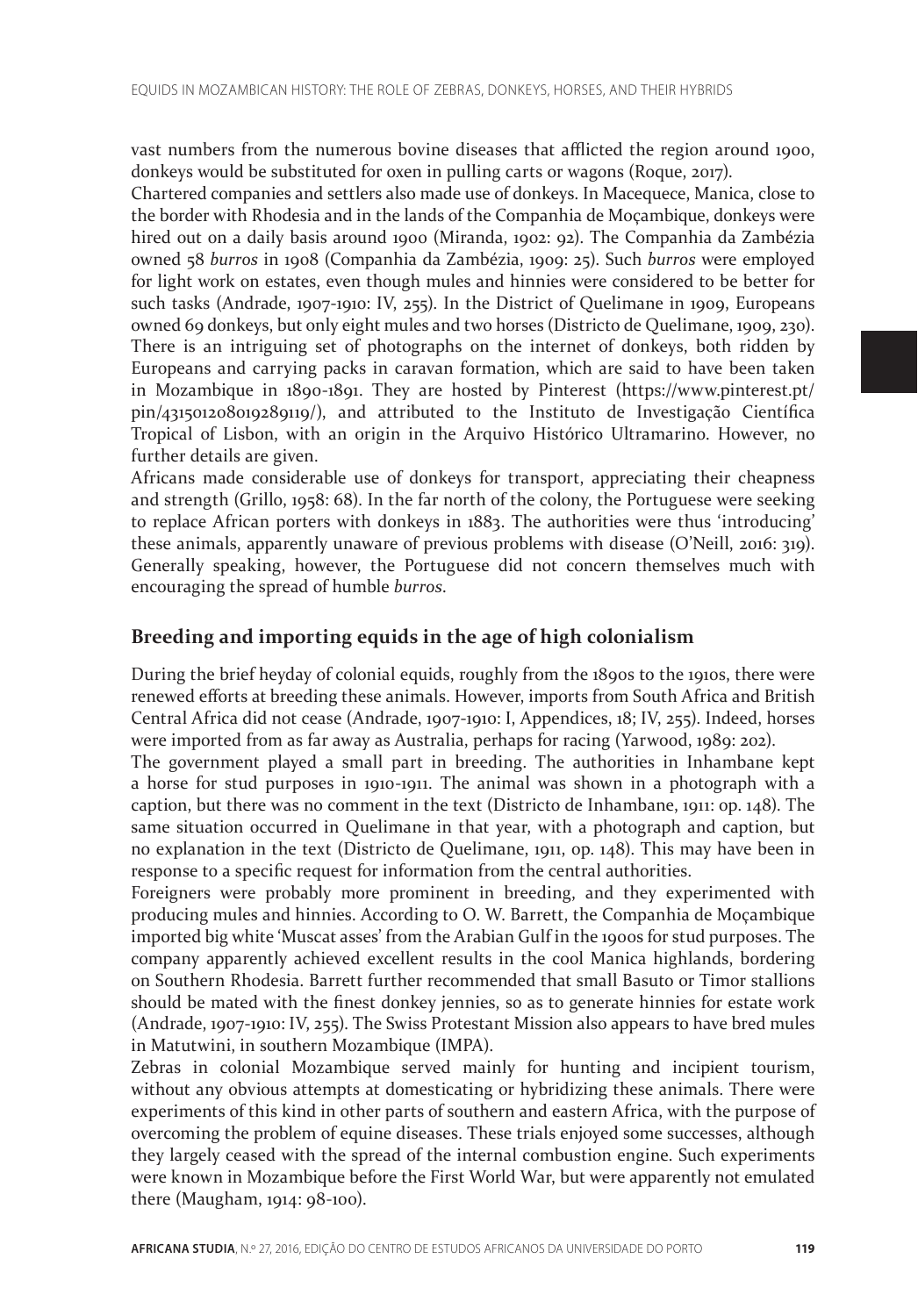## **Equids after independence**

Zebras were decimated in the wars and civil wars that preceded and followed Mozambique's independence. Hunted and eaten by armed groups in contending forces, or by famished civilians, they almost disappeared from the country. However, they are now being protected, and are being reintroduced from neighbouring countries into national parks. With licensed hunting severely limited, they serve mainly to be photographed by tourists (King and Moehlman, 2016).

In recent times, horses have acquired an allied role, in ventures mainly aimed at Western tourists. Horse-riding is popular among such visitors, and Mozambican beach resorts provide this as one of their attractions. Mozambique Horse Safari began its operations in 2006, with horses rescued from the Zimbabwe land invasions (Retzlaff, n. d.). This activity contributes to earning precious foreign exchange from tourists (IPC, 2006: I, 22).

However, it is donkeys that have proved most significant for the independent nation. The long wars seriously depleted local herds, and led to farmers asking the government for help in reconstituting them. In February 2004, imports from neighbouring countries began, with about 20 animals sent from Swaziland to Inhambane, as a pilot project. The idea was to expand this to imports of at least 100 donkeys per province, which would be managed by local communities, in 'loan-and-breeding' programme (Jones, 2004).

Transport has been the most important application of donkeys. As in many parts of Africa, Mozambique has experienced severe transport dislocations since independence (Sabaratnam, 2017). Shortages of fuel, spare parts, trained mechanics, and foreign exchange, allied with persistent poverty, have seriously limited the use of the internal combustion engine. In this situation, '*taxi-burros*' have flourished in towns (Saponotícias, n. d.). Similarly, in rural areas, '*burro-ambulâncias*' transport the sick to hospital, as in Sofala (Pecuária.pt, n.d.). In 2011, donkeys were reportedly being used in the works for the construction of a new bridge over the Zambezi River (Pinto, 2011). More widely, donkeys have come into their own for rural transport. In 2001, the government considered that the use of animal transport, including donkeys and mules, was a key to opening up access to markets for rural cultivators, thereby reducing absolute poverty (Mozambique 2001).

Donkeys also contribute to nutrition. For example, Africans in the Cabaceira area of Mossuril, opposite Mozambique Island, apparently partake of donkey meat (Terán, 2007: no pagination). Europeans generally refuse to eat equids, reflecting a papal prohibition on eating horse-meat from 732 CE, as well as cultural norms (Simoons, 1961: 84, 86). Similarly, the meat of the domestic donkey and mule is forbidden to Muslims, although Shafi'i Muslims, who dominate Mozambican Islam, may eat the flesh of the horse (Andelshauser, 1996: 45-6). It is thus unclear how widely the flesh of equids, especially donkeys, is consumed in Mozambique.

The export of donkey hides to China from all over Africa has been rising very fast of late, and Mozambique is a participant in this trade. A gelatin substance extracted from the hides is a crucial part of a traditional medicine called *ejiao*, which has become wildly popular as a tonic in China. This may provide a newly lucrative outlet for owners of donkeys, although it is not clear how many of the hides exported through Mozambican ports actually originate in Mozambique. Many certainly come from areas inland, such as Botswana, where the donkey population is much larger (Greef, 2017).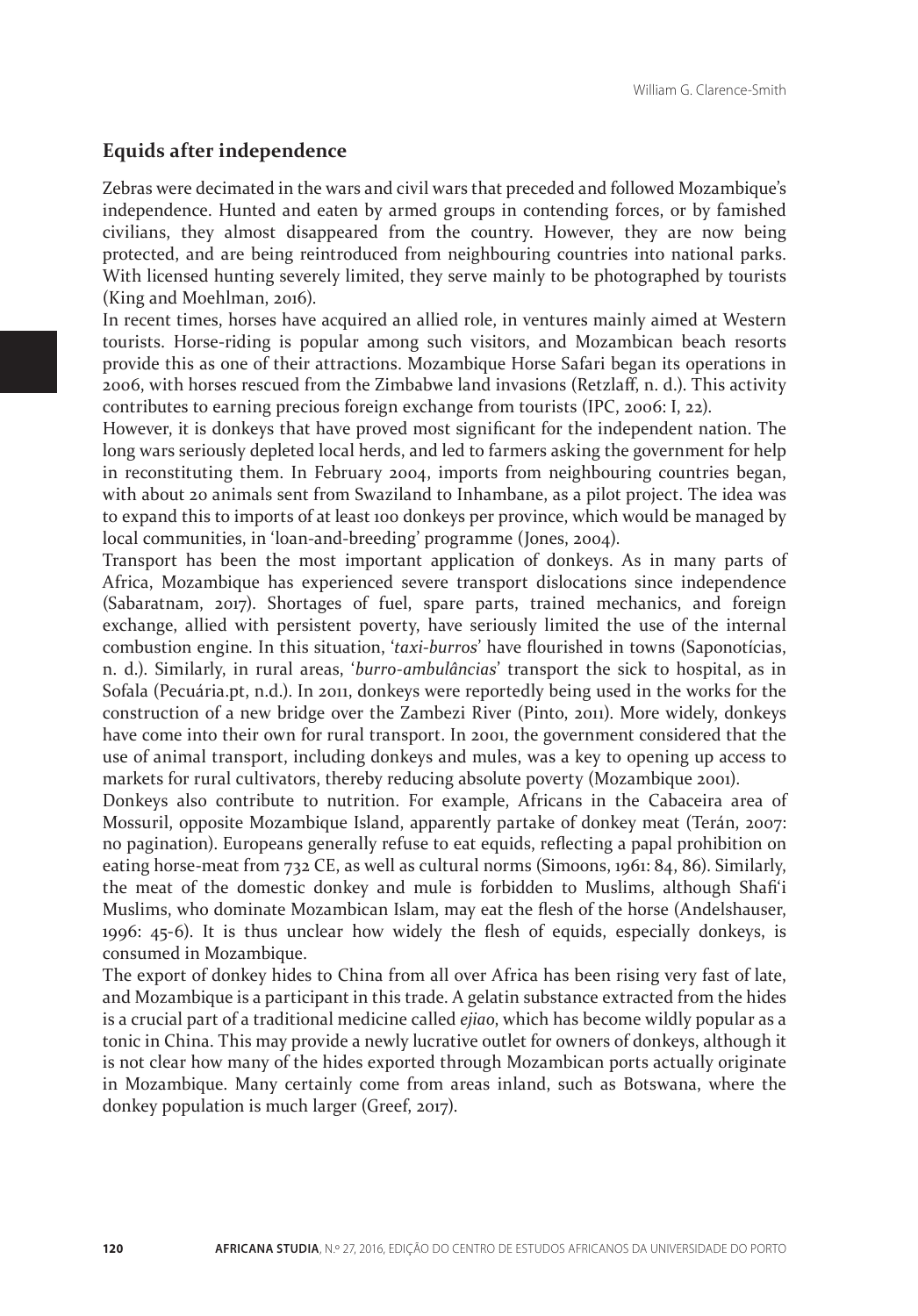# **Conclusion**

The prevalence of a number of diseases in Mozambique, some affecting mammals in general, and others striking specifically at domesticated equids, has long limited the breeding and use of these animals. Indeed, this disease environment probably encouraged the precocious adoption of cars, lorries, buses, motorcycles, and other motorized vehicles, as in the rest of sub-Saharan Africa.

Despite these unfavourable environmental circumstances, equids have played a certain role in the history of the area that is today Mozambique. This stretches back into the mists of time in the case of wild zebras, which are not affected by disease in the same way as their domesticated cousins. Donkeys, mules and horses have had a more chequered career, but the story of colonial conquest and transport needs to take these animals into consideration. The hidden history of equids in Mozambique thus needs to be recovered, especially that of the humble *burro*, which has long been a precious aid to rural and urban Africans. This essay has done little more than to point to a number of potential avenues for further research, in the hope that others will develop the topic, and will look more widely at the history of animals in Mozambique.

# **Bibliographical references**

- Andelshauser, Beate (1996), *Schlachten im Einklang mit der Scharia: die Schlachtung von Tieren nach islamischem Recht im Lichte moderner Verhältnisse*, Sinzheim: Pro Universitate Verlag.
- Andrade, A. Freire de (1907-1910), *Relatórios sobre Moçambique*, Lourenço Marques: Imprensa Nacional.
- Andreas, Christian-Borries (2016), 'The background to, and impact and management of the epizootics of lungsickness and African Horsesickness in the Cape Colony, c. 1853-7,' DPhil Thesis, University of Oxford.
- Anon (2008), 'A guerra em Moçambique,' in O portal da história, história de Portugal, http:// www.arqnet.pt/portal/portugal/grandeguerra/pgm\_mocambique.html (consulted 31 October 2017).
	- ——— (2009), 'Plains zebra (*Equus quagga*)' http://www.wildliferanching.com/content/plains- -zebra-equus-quagga (consulted 13 September 2017)
	- ——— (2010), 'Antiga Rua Araujo, Rua do Pecado, em Lourenço Marques, Moçambique,' http:// www.fotolog.com/40\_amelia/8567330/ (consulted 31 October 2017).

——— (2014), 'Grande Guerra – 1914 a 1918,' http://grandeguerra-marr.blogspot.co.uk/ (consulted 31 October 2017).

- Barbosa, E. (1917-1918), 'O nosso esforço militar em África,' *Revista Militar*, 69, 12, pp. 836-43; and 70, 1-3, pp. 21-6, 104-12, 129-34.
- Barrett, O. W. (1910), 'Impressions and scenes of Mozambique,' *National Geographic Magazine*, 21, pp. 807-30.
- Boccaro, António (1876), *Década 13 da historia da India*, Lisbon: Academia das Sciencias de Lisboa.
- Boléo, José de Oliveira (1966), *Moçambique: pequena monografia*, Lisbon: Agência Geral das Colonias.
- Boteler, Thomas (1835), *Narrative of a voyage of discovery to Africa and Arabia performed by His Majesty's ships Leven and Barracouta from 1821 to 1826*, London: Richard Bentley.
- Botelho, Sebastião X. (1835), *Memoria estatistica sobre os dominios portuguezes na Africa Oriental*, Lisbon: Typ. J. B. Morando.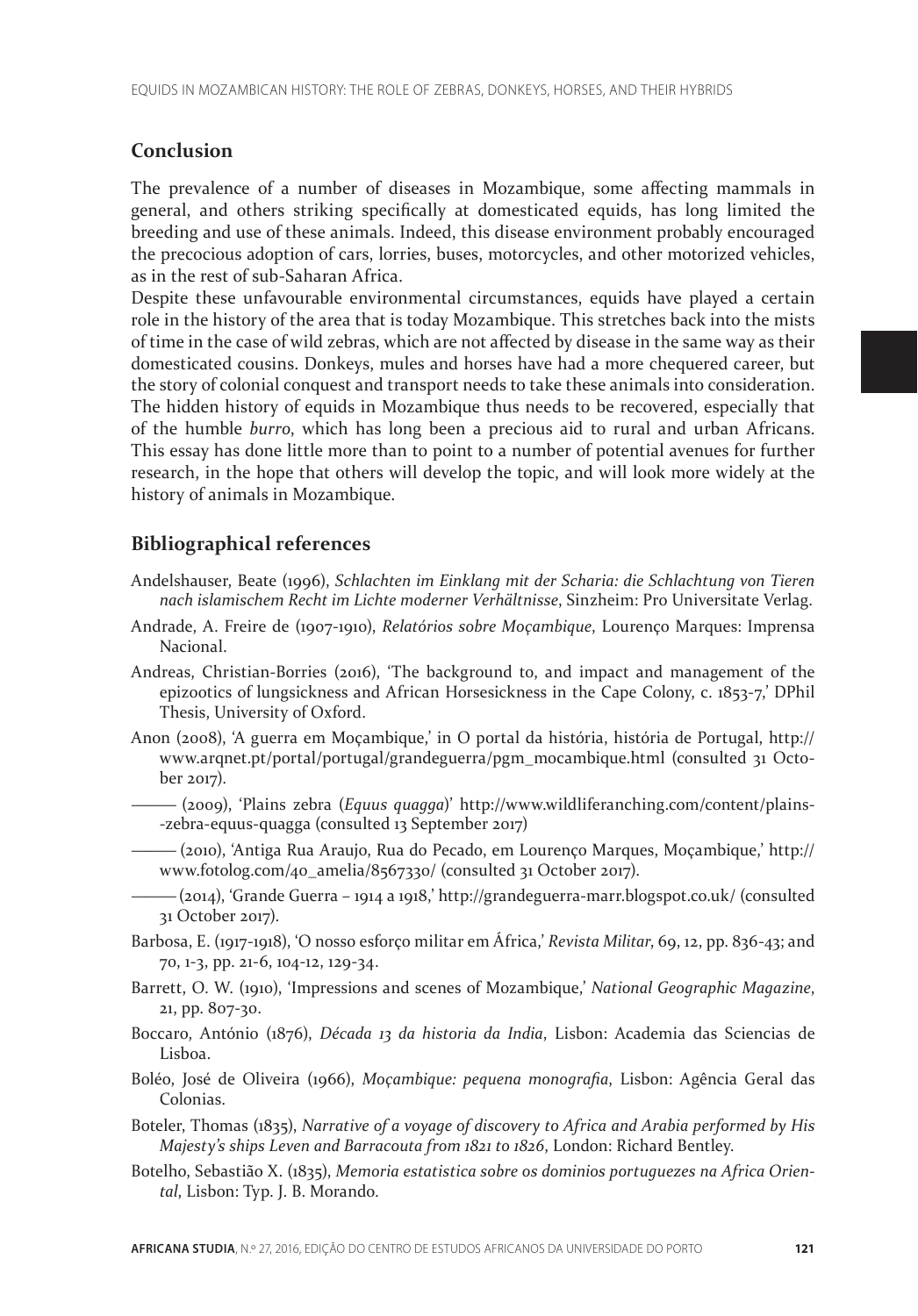- Brown, Karen (2008), 'Frontiers of disease: human desire and environmental realities in the rearing of horses in nineteenth- and twentieth-century South Africa,' *African Historical Review*, 40, 1, pp. 30-57.
- Burton, Richard F. (1859), 'The lake regions of Central Equatorial Africa, with notices of the Lunar Mountains, and the sources of the White Nile,' *Journal of the Royal Geographical Society of London*, 29, pp. 1-454.

Cahen, Michel (2017), Personal communication.

- Capela, José (1988), *A república militar da Maganja da Costa, 1862-1898*, Maputo: Arquivo Histórico de Moçambique.
- Caro, Tim (2016), *Zebra stripes*, Chicago: The University of Chicago Press.

CEHU – Centro de Estudos Históricos Ultramarinos (1962-1989) *Documentos sobre os Portugueses em Moçambique e na África Central, 1497-1840*, Lisbon: CEHU.

Clarence-Smith, William G. (forthcoming), 'The donkey trade in the Indian Ocean World in the long nineteenth century', in Martha Chaiklin and Philip Gooding, eds., *Trade in animals and animal products across the Indian Ocean*, Athens (OH): Ohio University Press.

Companhia da Zambézia (1909), *Relatório, contas, e parecer do conselho fiscal*, Lisbon: Companhia da Zambézia.

- Companhia de Moçambique (1890-1942), *Relatório e contas*, Lisbon: Companhia de Moçambique.
- Costa, Mário (1932), *É o inimigo que fala: subsídios inéditos para o estudo da campanha da África Oriental, 1914-1918*, Lourenço Marques: Imprensa Nacional.

Coutinho, João de Azevedo (1904), *A campanha do Barué em 1902*, Lisbon: Typ. da Livraria Ferin.

- Cruz, João J. de Sousa (2008), 'O enigma de uma colónia virtual: África Oriental Portuguesa (vulgo Moçambique),' *Revista Militar*, 2482 https://www.revistamilitar.pt/artigo/344 (consulted 29 October 2017).
- Districto de Inhambane (1907), *Relatório do governador, 1906-1907*, Lourenço Marques: Imprensa Nacional.

——— (1911), *Relatório do governador, 1910-1911*, Lourenço Marques: Imprensa Nacional.

- ——— (1912), *Relatório do governador, 1911-1912*, Lourenço Marques: Imprensa Nacional.
- Districto de Quelimane (1909), *Relatório do governador, 1907-1909*, Lourenço Marques: Imprensa Nacional.
- ——— (1911), *Relatório do governador, 1910-1911*, Lourenço Marques: Imprensa Nacional.

Ellert, H. (1993), *Rivers of gold*, Gweru: Mambo Press.

Fielding, Denis, and Krause, Patrick (1998), *Donkeys*, London: Macmillan Education.

Gama, Curado da (2006), *Moçambique de outros tempos*, Lisbon: Quimera.

- Gamitto, Antonio C. Pedroso (1854), *O Muata Cazembe e os povos Maraves, Chévas, Muizas, Muembas, Lundas, e outros da Africa Austral: diário da expedição portugueza comandada pelo Major Monteiro, e dirigida aquelle imperador nos annos de 1831 e 1832*, Lisbon: Imprensa Nacional.
- Gil, [José C.] Ferreira (1919), 'A invasão da África Oriental Alemã pelos Portugueses: o esforço da expedição de 1916,' *Revista Militar*, 71, 6-7, pp. 331-52.
- Great Britain, Admiralty, Naval Intelligence Division (1920), *A handbook of Portuguese Nyasaland*, London: HMSO.
- Greef, Kimon de (2017), 'Rush for donkey skins in China draws wildlife traffickers,' https://news. nationalgeographic.com/2017/09/wildlife-watch-donkey-skins-china-wildlife-trafficking/ (consulted 31 October 2017).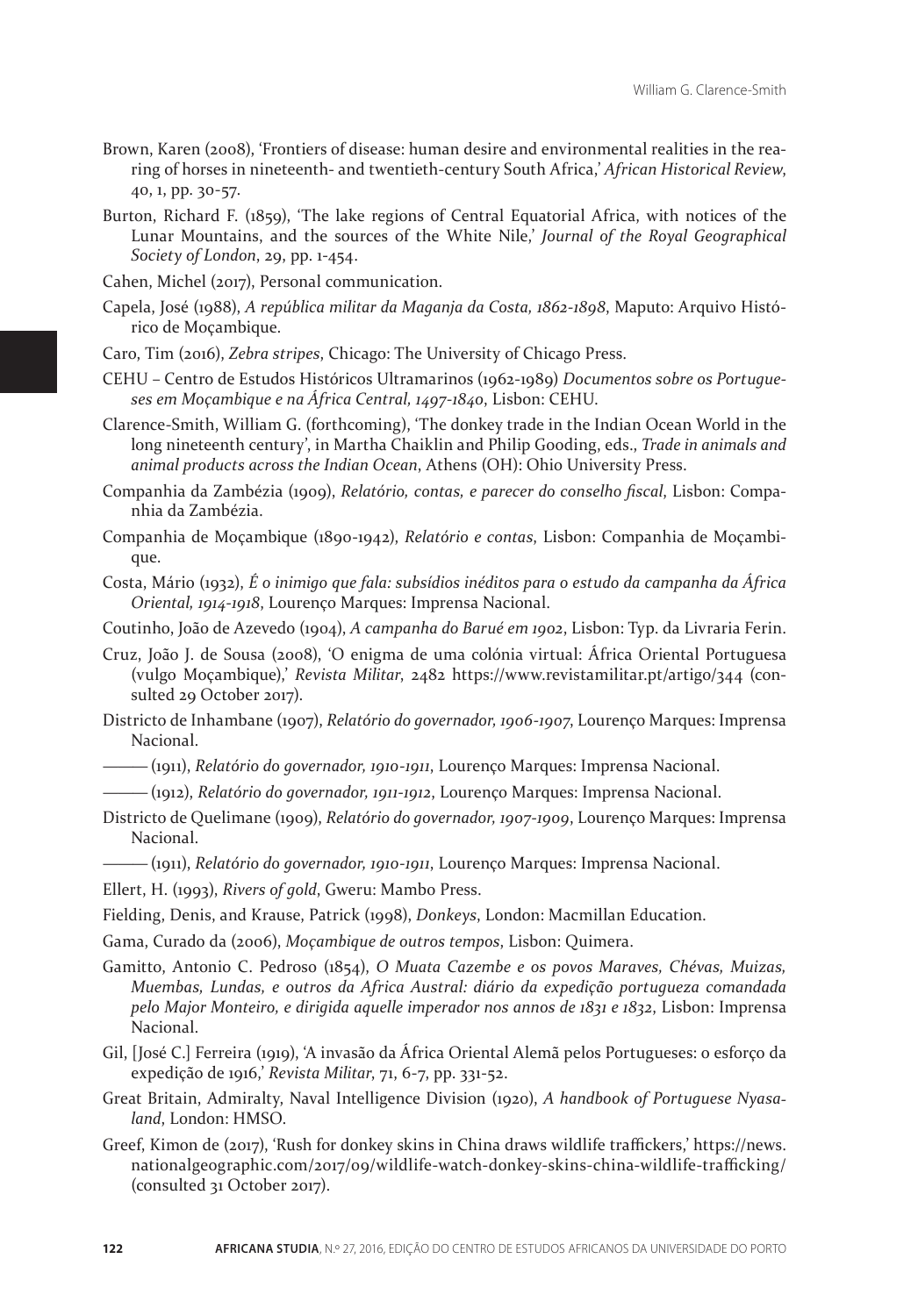- Grillo, F. Monteiro (1958), *A agricultura em Moçambique*, Lisbon: Centro de Estudos Económicos.
- Guillain, Ch. (1856-57), *Documents sur l'histoire, la géographie, et le commerce de l'Afrique orientale*, Paris: A. Bertrand.
- IMPA International Mission Photography Archive, DM Échange et Mission, Mozambique, Mules http://digitallibrary.usc.edu/cdm/landingpage/collection/p15799coll123 (consulted 29 September 2013).
- Inhülsen, Otto (1941), *Wir ritten für Deutsch-Ostafrika*, Leipzig: V. Hase & Koehler (2nd ed.).
- IFC International Finance Corporation (2006), *The tourism sector in Mozambique: a value chain analysis*, Washington DC: World Bank.
- Jackson Haight, Mabel V. (1967), *European powers and South-East Africa: a study of international relations on the South-Eastern coast of Africa, 1796-1856*, New York: Frederick A. Praeger.
- Jones, Peta A. (2004), 'Donkey power in Mozambique,' *Draught Animal News*, 41, pp. 29-31.
- King, S. R. B., and Moehlman, P. D. (2016), '*Equus quagga*: the IUCN red list of threatened species' http://www.iucnredlist.org/details/41013/0 (consulted 13 September 2017).
- Lettow-Vorbeck, P. E. von (1920), *My reminiscences of Africa*, London: Hurst & Blackett Ltd.
- Lima, José J. Lopes de, and Bordalo, Francisco M. (1844-62), *Ensaios sobre a statistica das possessões portuguezas na Africa occidental e oriental, na Asia occidental, na China, e na Oceania*, Lisbon: Imprensa Nacional.
- Livingstone, David (1857), *Missionary travels and researches in South Africa*, London: John Murray.
- Livingstone, David and Charles (1865), *Narrative of an expedition to the Zambezi and its tributaries, and the discovery of the lakes Shirwa and Nyassa, 1858-1864*, London: John Murray.
- Loureiro, João (2001), *Memórias de Moçambique*, Lisbon: João Loureiro e Associados Lda.  $(3^{rd}$  ed.).
- Machado, Miguel (2011), 'A artilharia de montanha expedicionária a Moçambique em 1916,' *Operacional: Defesa, Forças Armadas e de Segurança*, 17 July. http://www.operacional.pt/a- -artilharia-de-montanha-expedicionaria-a-mocambique-em-1916/ (consulted 28 April 2017).
- MacKenzie, J. M. (1988), *The empire of nature: hunting, conservation and British imperialism*, Manchester: Manchester University Press.
- Mártires, Bartolomeu dos (1823), 'Memoria chorografica da Provincia ou Capitania de Mossambique na Costa d'Africa Oriental, conforme o estado em que se encontrava no anno de 1822,' unpublished – pages kindly scanned for me by Eugénia Rodrigues.
- Matthews, Timothy I. (1976), 'The historical tradition of the peoples of the Gwembe Valley, Middle Zambezi,' PhD Thesis, University of London.
- Maugham, R. C. F. (1910), *Zambezia: a general description of the valley of the Zambezi River, from its delta to the River Aroangwa, with its history, agriculture, flora, fauna, and ethnography*, London: John Murray.
	- ——— (1914), *Wild game in Zambezia*, London: John Murray.
- Mendes, António Martins (2006), 'Serviços veterinários de Moçambique: segundo período,' *Revista Portuguesa de Ciências Veterinárias*, 101, 557-8, pp. 5-15.
- Miranda, José F. Barreto (1902), *Manica-Sofala: guide to the Mozambique Company's territory*, London: William Clowes & Son.
- Mitchell, Peter (2017), 'Why the donkey did not go south: disease as a constraint on the spread of *Equus asinus* into Southern Africa,' *African Archaeological Review*, 34, pp. 21-41.
- Mozambique (2001), *Action plan for the reduction of absolute poverty, 2001-2005 (PARPA)*, Maputo: Council of Ministers.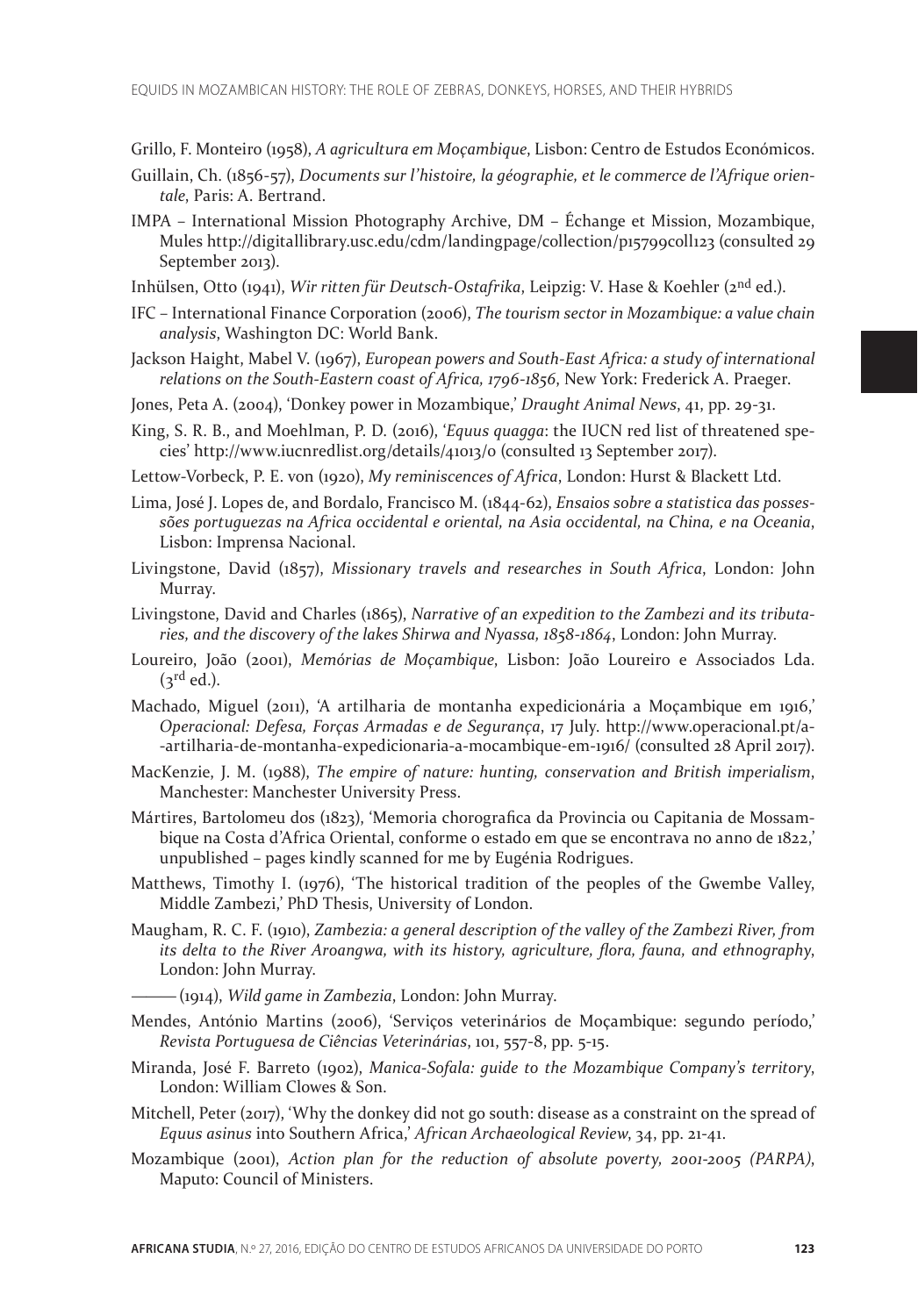Newitt, Malyn (1995), *A history of Mozambique*, London: Hurst.

- ——— (2002), *East Africa: Portuguese encounters in the world in the Age of Discoveries*, Aldershot: Ashgate.
- Nicholls, C. S. (1971), *The Swahili coast: politics, diplomacy and trade on the East African littoral, 1798-1856*, London: Allen and Unwin.
- O'Neill, H. E. (2016), *Northern Mozambique in the nineteenth century: the travels and exploration of H. E. O'Neill*, ed. Hilary C. Palmer and Malyn D. D. Newitt, Leiden: Brill.
- Paice, Edward (2007), *Tip and run: the untold tragedy of the Great War in Africa*, London: Weidenfeld & Nicolson.
- Pecuária.pt (n.d.), 'Moçambique aposta nos burros para garantir o transporte de doentes' http:// www.pecuaria.pt/conteudo.php?idart=81 (consulted 31 October 2017).
- Pélissier, René (1984), *Naissance du Mozambique: résistance et révoltes anticoloniales, 1854-1918*, Orgeval: Pélissier.
- Pinto, Augusto Macedo (2011), 'Tete: burros trabalhando nas circundezas da nova ponte em construção no Zambeze,' http://nandiiwe.blogspot.co.uk/2011/12/tete-burros-trabalhando- -nas-circundezas.html (consulted 31 October 2017).
- Pires, Ana Paula (2017), 'The First World War in Portuguese East Africa: civilian and military encounters in the Indian Ocean,' *e-Journal of Portuguese History*, 15, 1, pp. 82-104.
- Pires, Nuno Correia Barrento de Lemos (2014), 'Recordar o esforço português em Moçambique durante a Grande Guerra (1914-1918), a través da *Revista Militar*' http://www.revistamilitar. pt/artigo/924 (consulted 26 April 2017).
- Randles, W. G. L. (1975), *L'empire du Monomotapa, du XVe au XIXe siècle*, Paris: Mouton.
- Retzlaff, Pat and Mandy (n.d.), 'Mozambique horse safari: Africa's premier beach riding destination' http://www.mozambiquehorsesafari.com/ (consulted 31 October 2017).
- Rodrigues, Eugénia (2014), 'Eating and drinking at the royal hospital of Mozambique Island: medicine and diet change between the end of the eighteenth and the early nineteenth century,' *Afriques: Débats, Méthodes, et Terrains d'Histoire*, 5 https://afriques.revues.org/1553 (consulted 1 May 2017).

 $-(2017)$ , Personal communication, citing documents from 1704, 1723, 1752, 1753, and 1761.

Rodrigues, M. M. Sarmento (1956), *Pensamento e acção de Mouzinho de Albuquerque em Moçambique: antologia*, Lisbon: Graf. Boa Nova.

Roque, Ana (2017), Personal communication.

- Sabaratnam, Meera (2017), *Decolonising intervention: international statebuilding in Mozambique*, London: Rowman and Littlefield.
- Salt, Henry (1816), *A voyage to Abyssinia, and travels into the interior of that country, executed under the orders of the British government, in the years 1809 and 1810, in which are included an account of the Portuguese settlements on the east coast of Africa*, Philadelphia: M. Carey.
- Saponotícias (n.d.), 'Taxi-burro: o meio de trasporte alternativo' http://noticias.sapo.mz/ foto/1171581/ (consulted 31 October 2017).
- Selous, F. C. (1903), 'Zebras and wild asses,' in C. J. Cornish, ed., *The living animals of the world: a popular natural history, volume 1, mammals*,' pp. 189-97, London: Methuen.
- Simoni, Luís V. de (1821), 'Tratado medico sobre o clima e enfermedades de Moçambique,' unpublished – extract kindly copied for me by Eugénia Rodrigues.
- Simoons, Frederick J. (1961), *Eat not this flesh: food avoidance in the Old World*, Madison: University of Wisconsin Press.